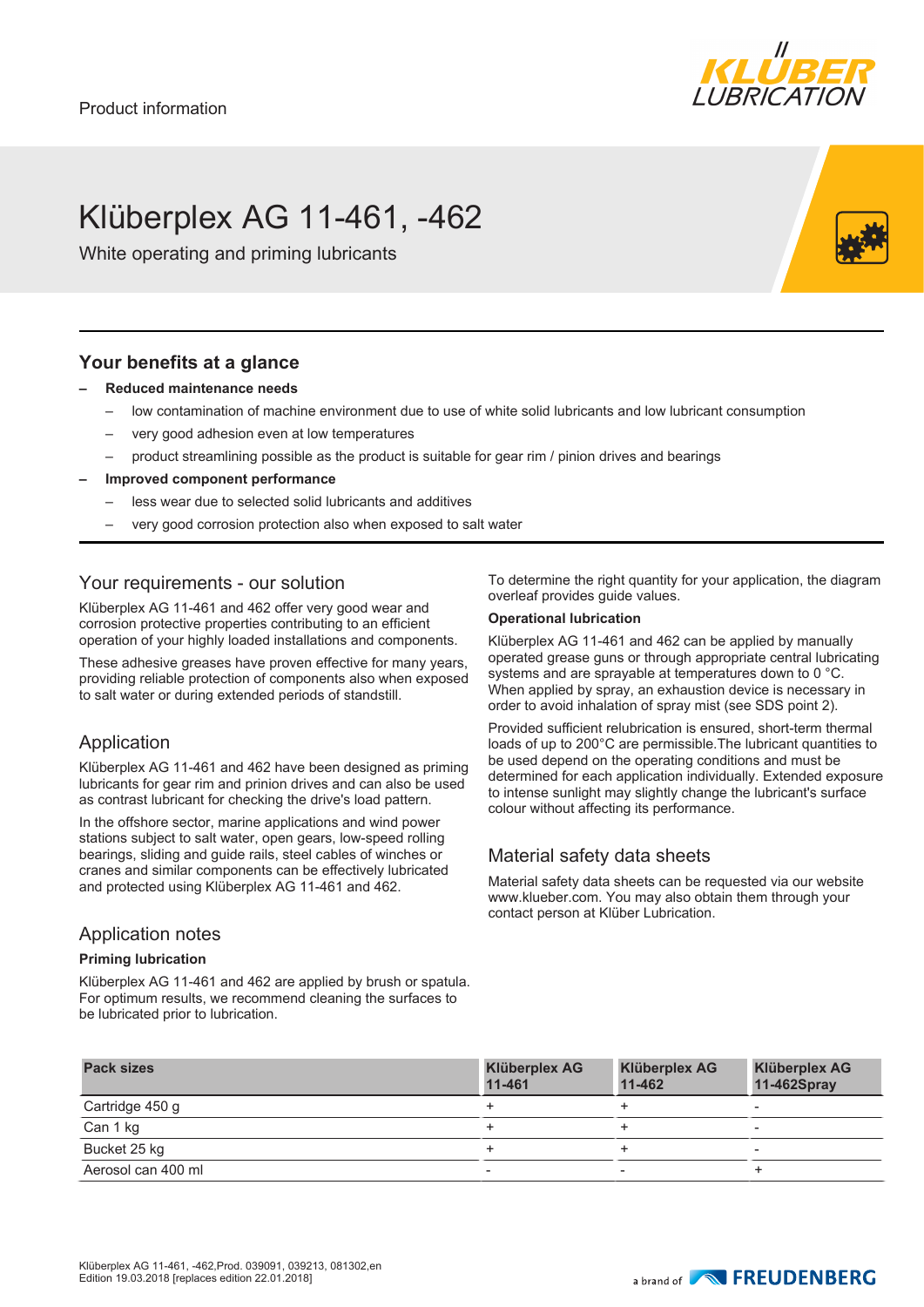# Klüberplex AG 11-461, -462

White operating and priming lubricants

| <b>Product data</b>                                                                                                                        | <b>Klüberplex AG</b><br>11-461   | <b>Klüberplex AG</b><br>11-462       | <b>Klüberplex AG</b><br>11-462Spray |  |
|--------------------------------------------------------------------------------------------------------------------------------------------|----------------------------------|--------------------------------------|-------------------------------------|--|
| Article number                                                                                                                             | 039213                           | 039091                               | 081302                              |  |
| Solid lubricants, percentage                                                                                                               | approx. 20 % by<br>weight        | approx. 20 % by<br>weight            | approx. 20 % by<br>weight           |  |
| Lower service temperature                                                                                                                  | $-20 °C / -4 °F$                 | $-10 °C / 14 °F$<br>$-10 °C / 14 °F$ |                                     |  |
| Upper service temperature                                                                                                                  | 150 °C / 302 °F                  | 150 °C / 302 °F<br>150 °C / 302 °F   |                                     |  |
| Colour space                                                                                                                               | white                            | white                                | white                               |  |
| <b>Texture</b>                                                                                                                             | homogeneous                      | homogeneous                          | homogeneous                         |  |
| Density at 20 °C                                                                                                                           | approx. $1.07$ g/cm <sup>3</sup> | approx. 1.05 g/cm <sup>3</sup>       |                                     |  |
| NLGI grade, DIN 51818                                                                                                                      |                                  | 2                                    |                                     |  |
| Worked penetration, DIN ISO 2137, 25 °C, lower limit value                                                                                 | 310 x 0.1 mm                     | 265 x 0.1 mm                         | $265 \times 0.1$ mm                 |  |
| Worked penetration, DIN ISO 2137, 25 °C, upper limit value                                                                                 | $340 \times 0.1$ mm              | 295 x 0.1 mm                         | $295 \times 0.1$ mm                 |  |
| ISO viscosity grade of the base oil, DIN ISO 3448                                                                                          | 460                              | 460                                  | 460                                 |  |
| Drop point, DIN ISO 2176, IP 396                                                                                                           | $>= 180 °C$                      | $>= 180 °C$                          | $>= 180 °C$                         |  |
| FZG scuffing test, based on DIN ISO 14635, A/2,76/room<br>temperature, scuffing load stage                                                 | $>= 12$                          | $>= 12$                              | $>= 12$                             |  |
| Functional lubricant film                                                                                                                  | approx. $-40$ °C                 | approx. -40 °C                       | approx. -40 °C                      |  |
| Water resistance, DIN 51807 pt. 01, 3 h/90 °C, rating                                                                                      | $0 - 90$                         | $0 - 90$                             | $0 - 90$                            |  |
| Minimum shelf life from the date of manufacture - in a dry, frost- 24 months<br>free place and in the unopened original container, approx. |                                  | 24 months                            | 24 months                           |  |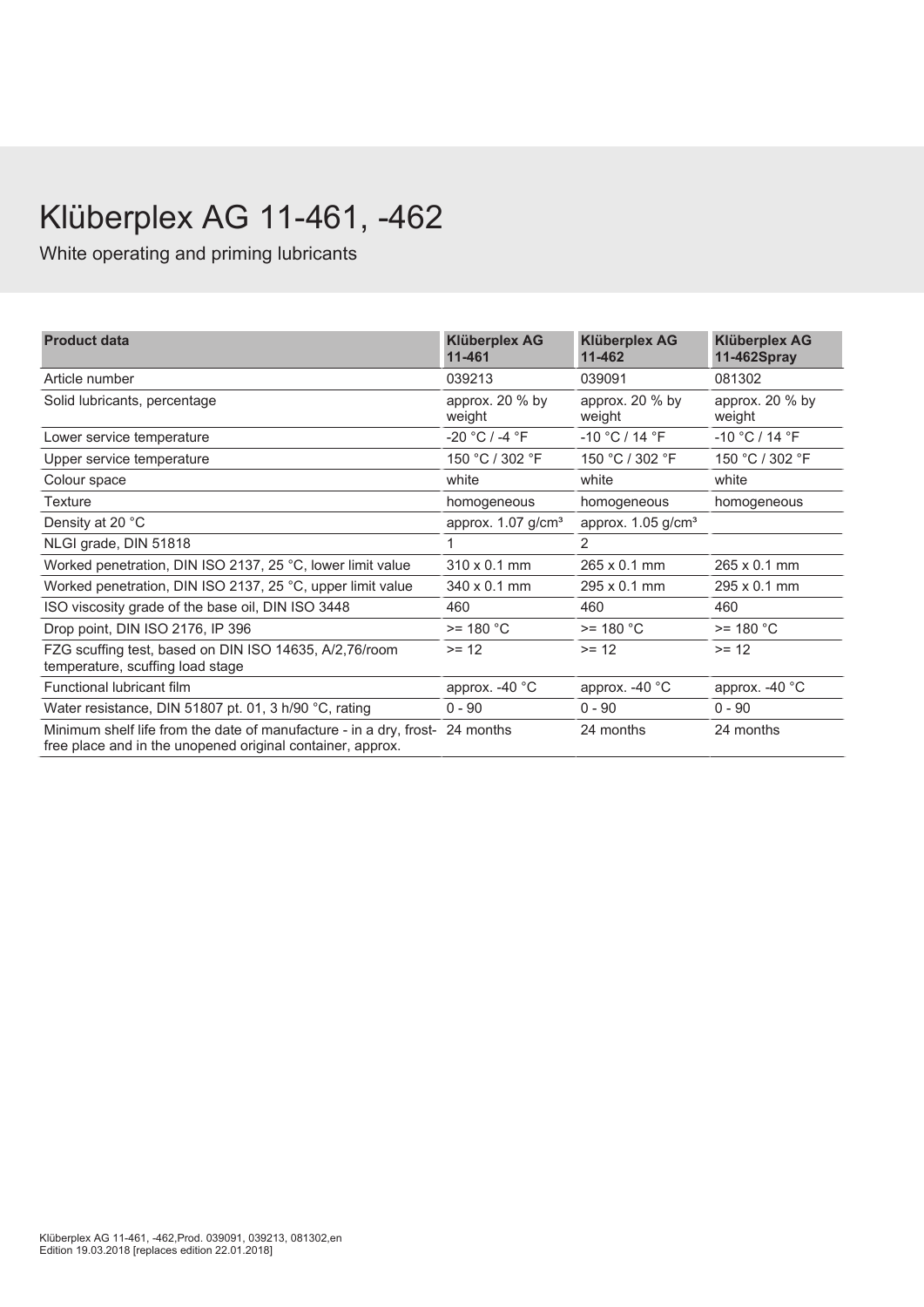

#### Quantity [kg] Quantity [kg] 4000 5000 6000 7000 8000

## Determining quantity required for priming lubrication

Reference circle diameter [mm]